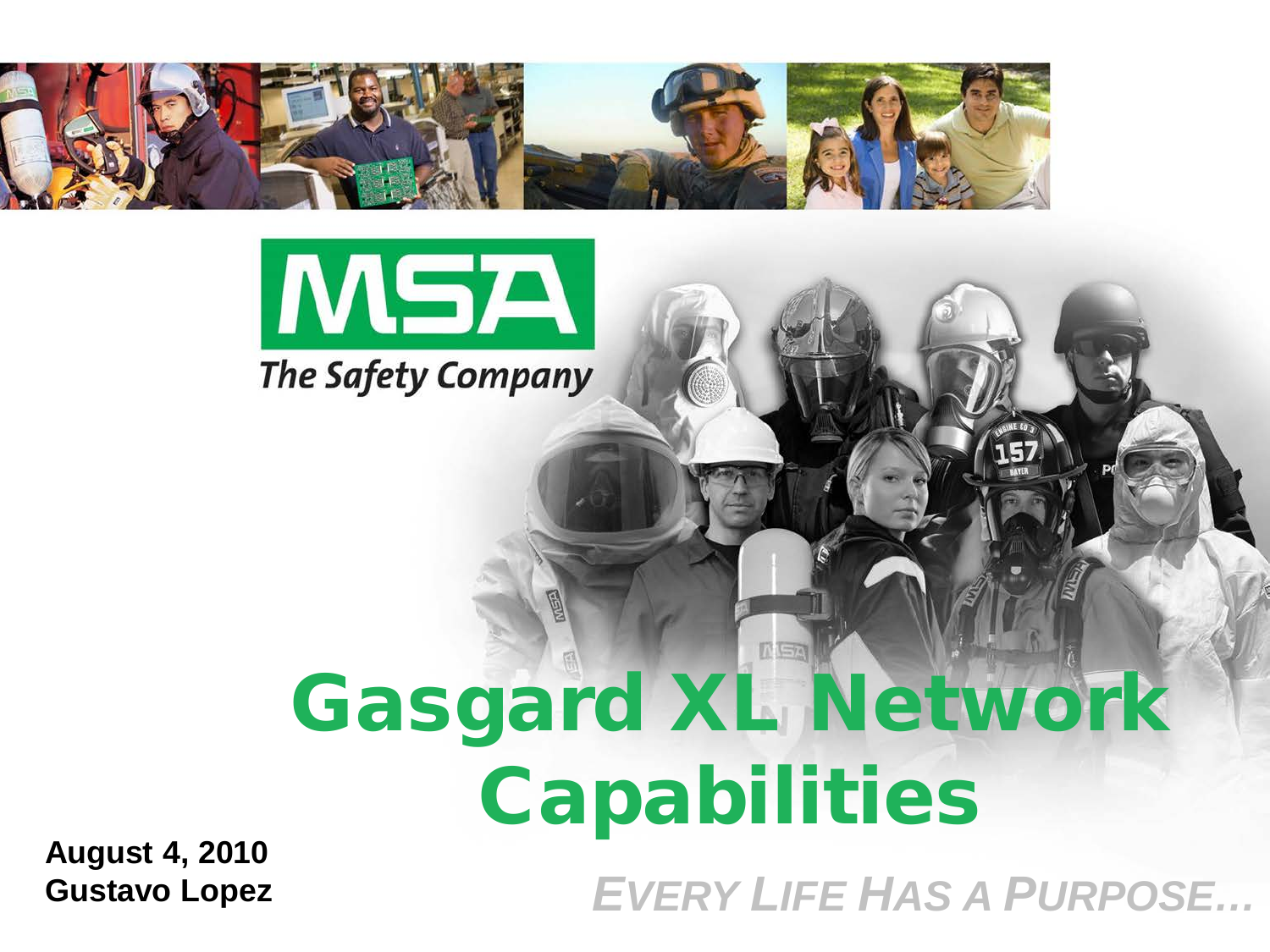

**Gasgard XL Capabilities**

- The Gasgard XL controller was designed to be networked through MODBUS<sup>®</sup>
	- Wired RS-485 MODBUS® connection
		- **Multidrop bus configuration**
	- Ethernet with MODBUS® through TCP/IP
		- **Gasgard XL TCP/IP operation at 10 Mbit/s half-duplex only**
		- **Large flat networks may require the use of additional 3rd party products such as gateways in front of each Gasgard XL to not bog down network performance**

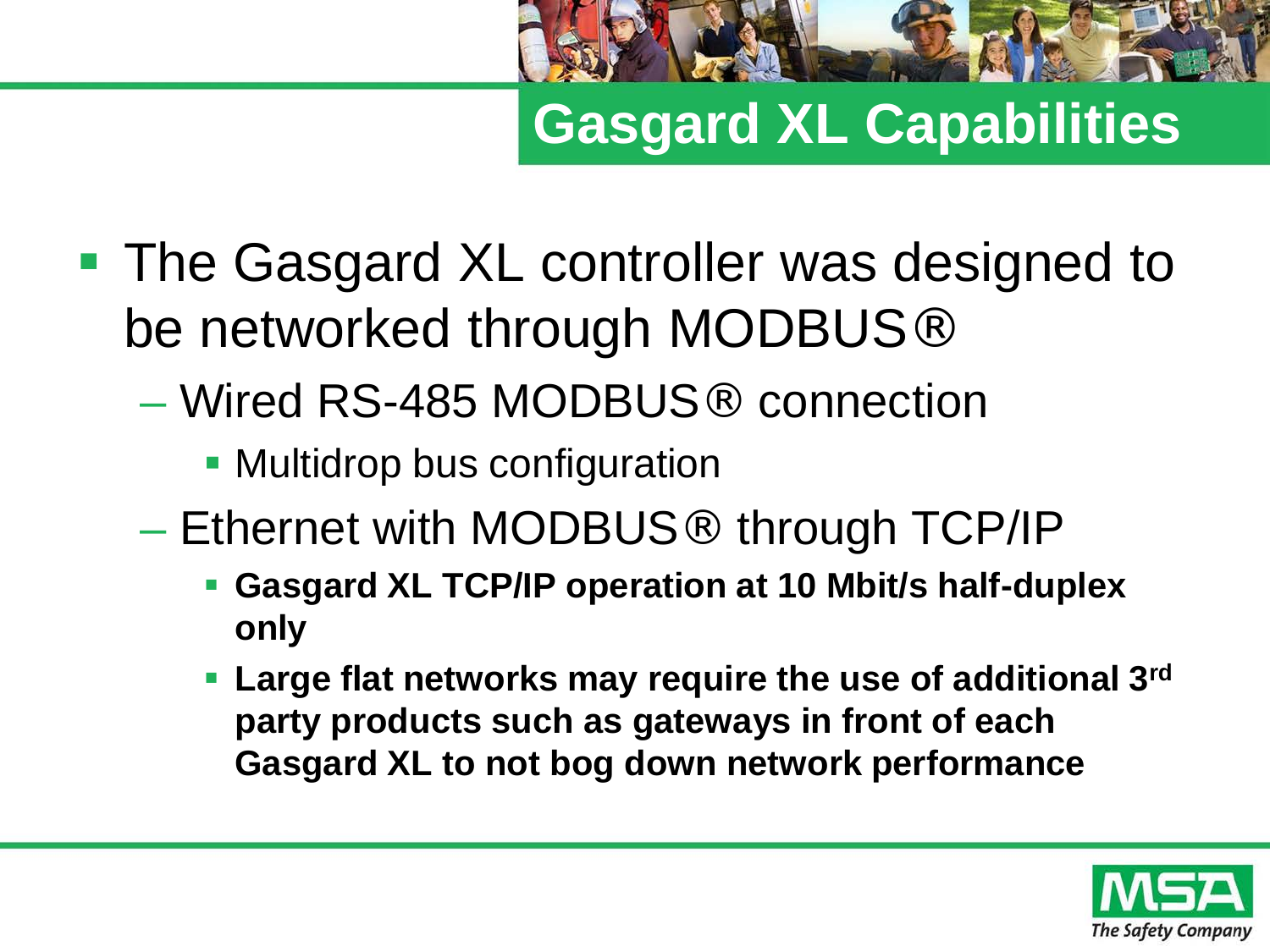

# **TCP/IP Overview**



– The protocol is divided into various layers to provide abstraction of protocols and services. Each layer is interconnected and communicates separately



Network Connections





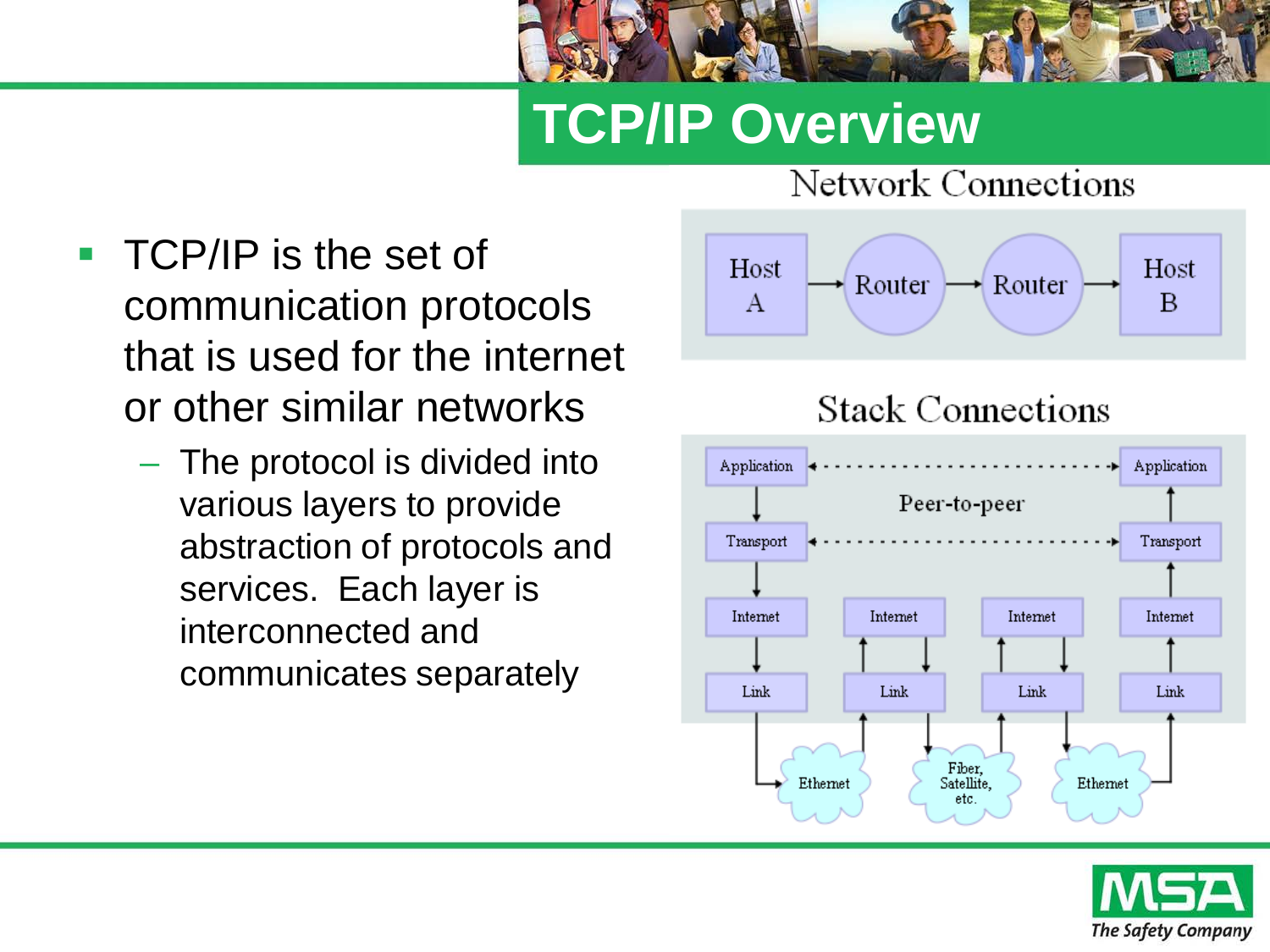## **TCP/IP Overview**

- **Four layers in TCP/IP** 
	- Application, Transport, Internet and Link
- **Each layer passes** data/information between each other
	- Each layer is completely encapsulated from each other
- Devices can operate in three modes
	- Simplex, Half-Duplex or Full-**Duplex**



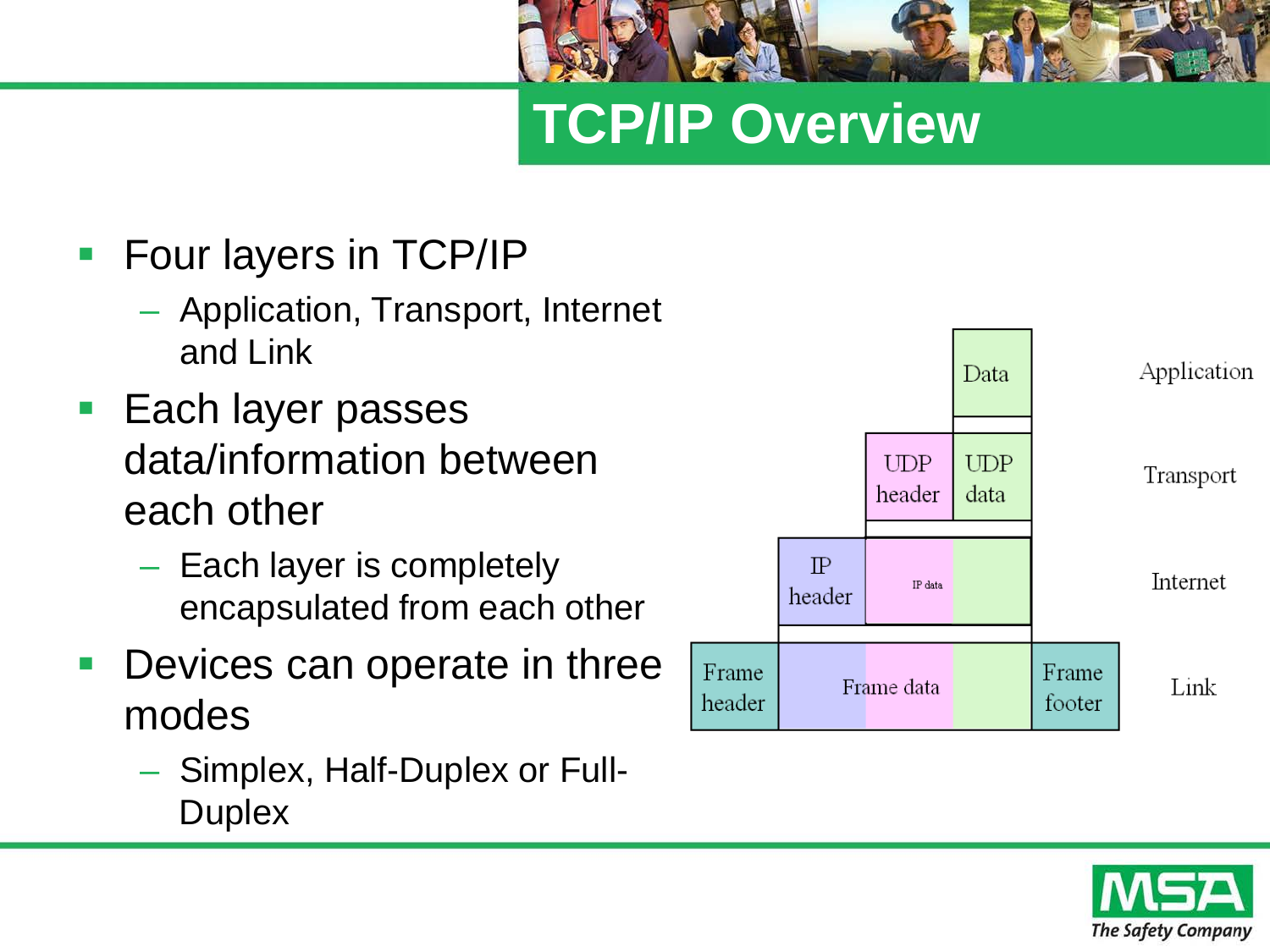

**Simplex Operation**

- **Network cable sends** information in one direction only
- **Used in technologies** like fiber optic communications where one strand is used to send data in each direction



Only one line can be active at a time

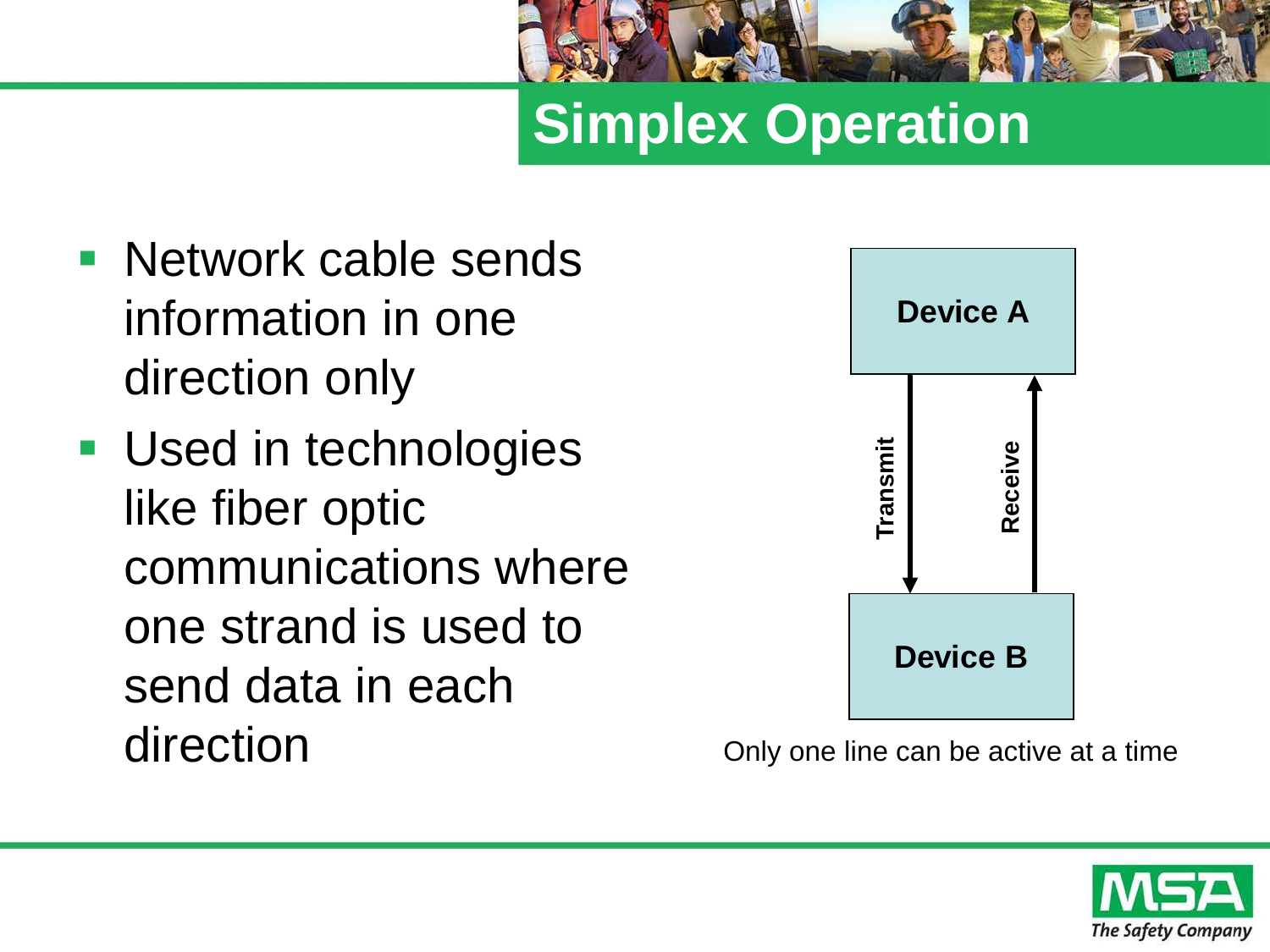

# **Half-duplex operation**

- Communication between two nodes occurs in both directions (transmit/receive)
	- Only one direction or the other can be utilized at a time
- **Devices essentially take turns** transmitting
	- Issues can be found in large flat networks where devices need to respond quickly
- *Gasgard XL operates in this mode only at 10Mbit/s*



A Transmit will not occur until the Receive is complete

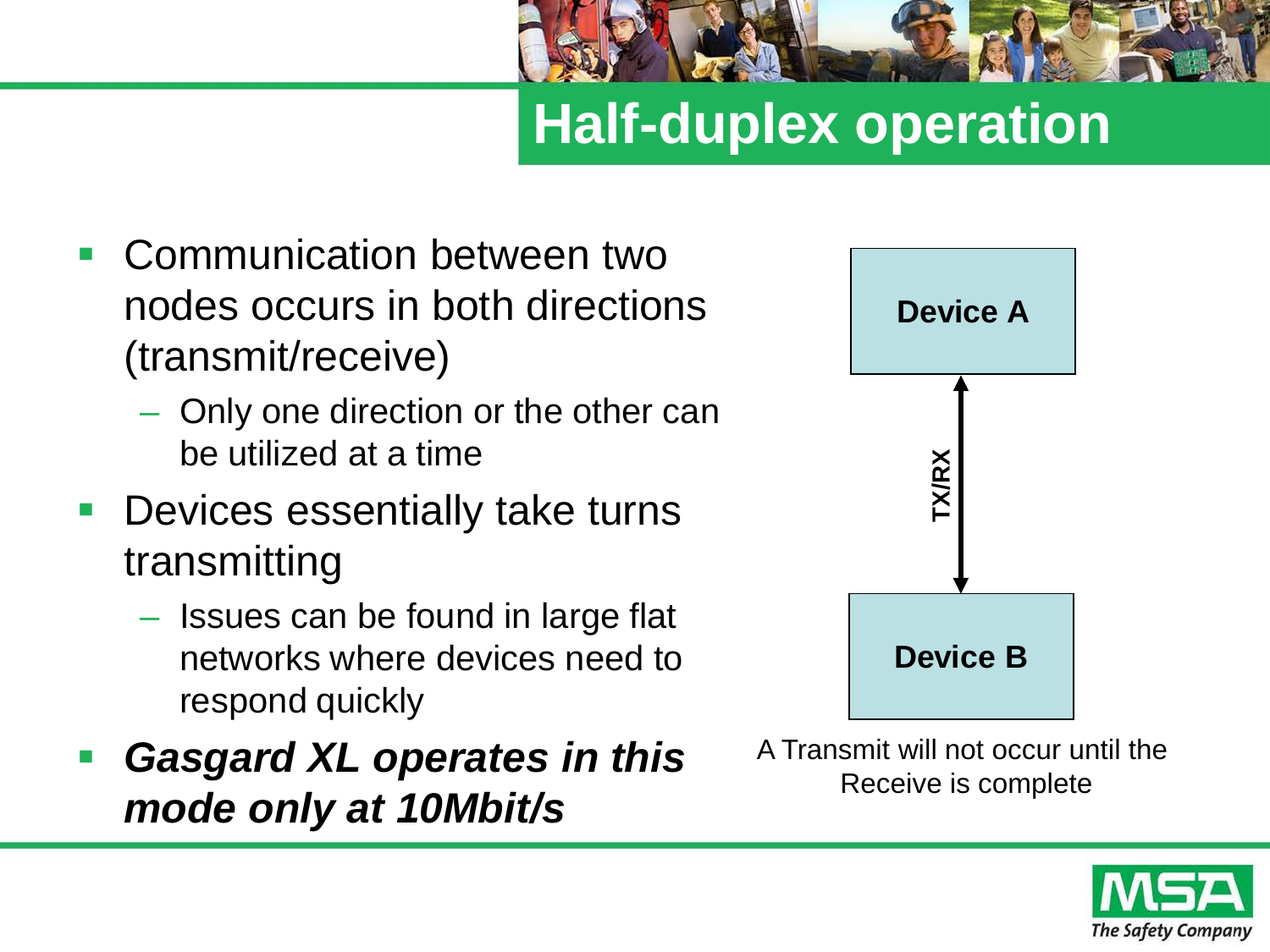

## **Full-Duplex operation**

- Connection between two devices capable of sending data in both directions simultaneously
- Sometimes the word "duplex" only is referred to this type of operation



**TX and RX can occur simultaneously**

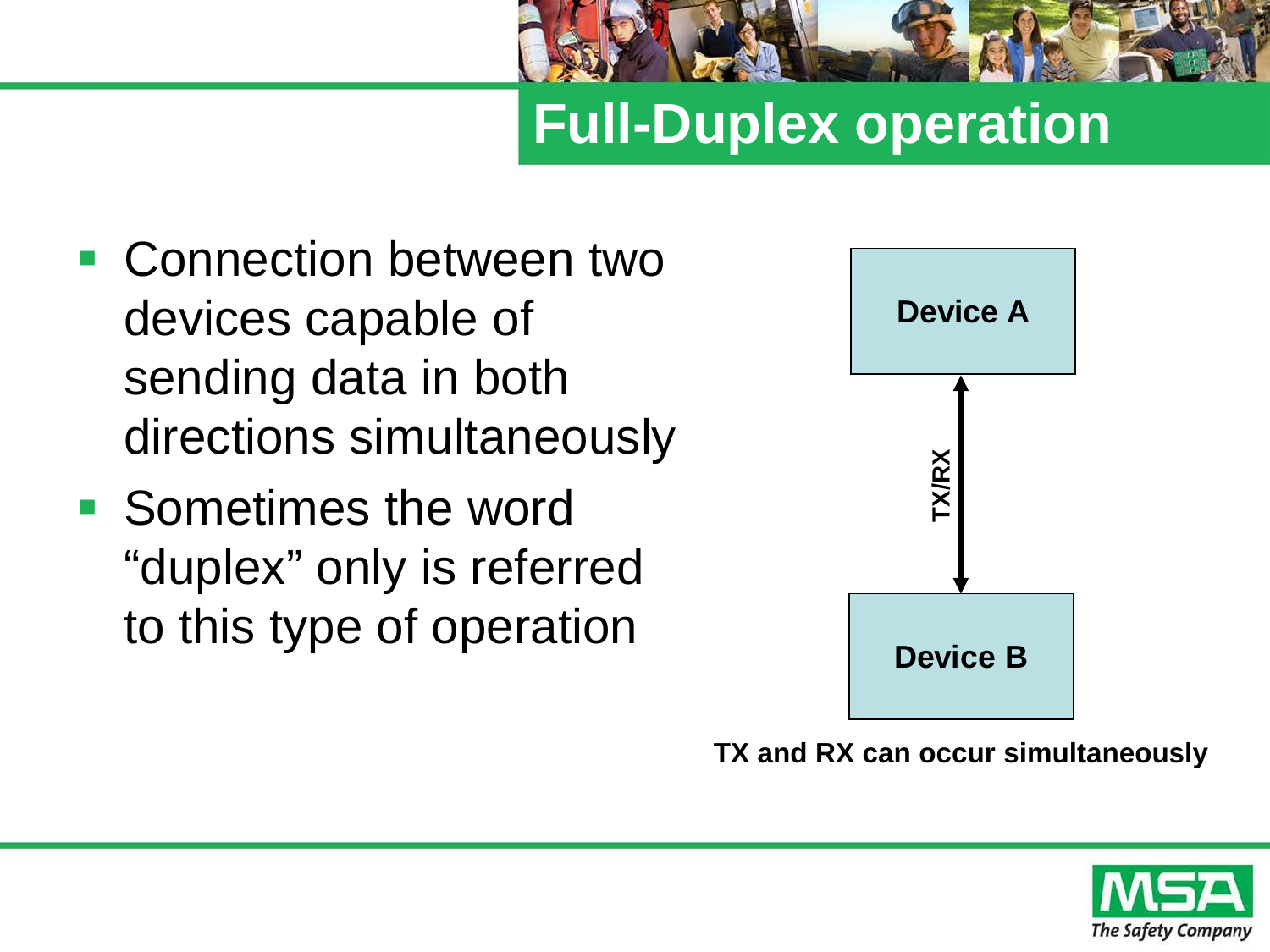

#### **Networking the Gasgard XL**

- The Gasgard XL works in half-duplex operation at 10 Mbit/S
	- If installing on a large flat network, you may require gateways in front of each controller because of network performance issues
	- There has already been one major installation that required this type of approach



Gateway in front of each GG XL may be required Consult with the NW expert prior to the installation Smaller networks may not require a gateway

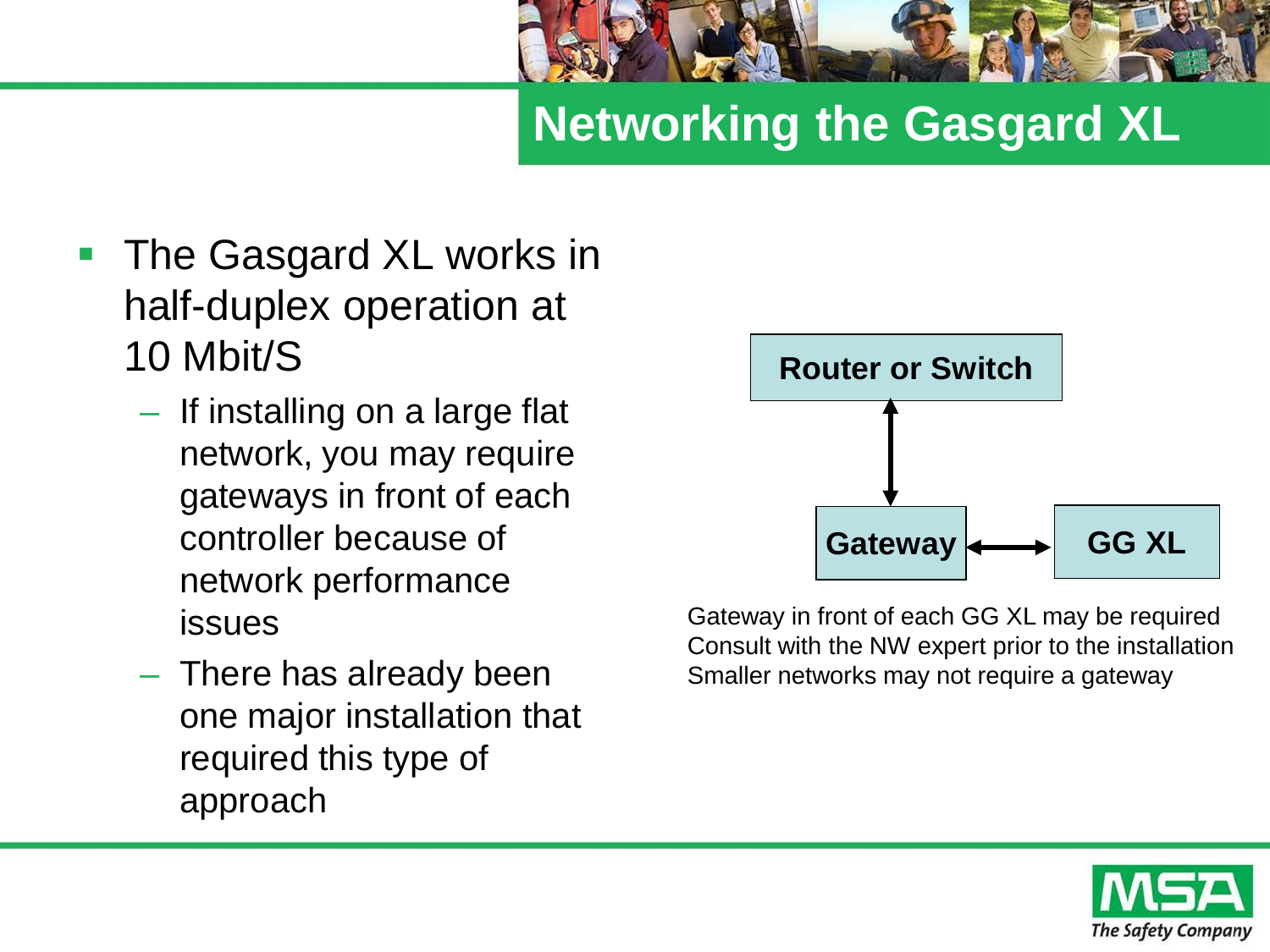

#### **Recommended gateways**

- There are many network gateways providers
- Recommended gateway providers include
	- ICC Designs [\(http://www.iccdesigns.com/\)](http://www.iccdesigns.com/)
		- **ETH-1000 has already been validated internally**
	- MOXA [\(http://www.moxa.com/](http://www.moxa.com/))
		- **MGate MB3180 has also been validated internally**